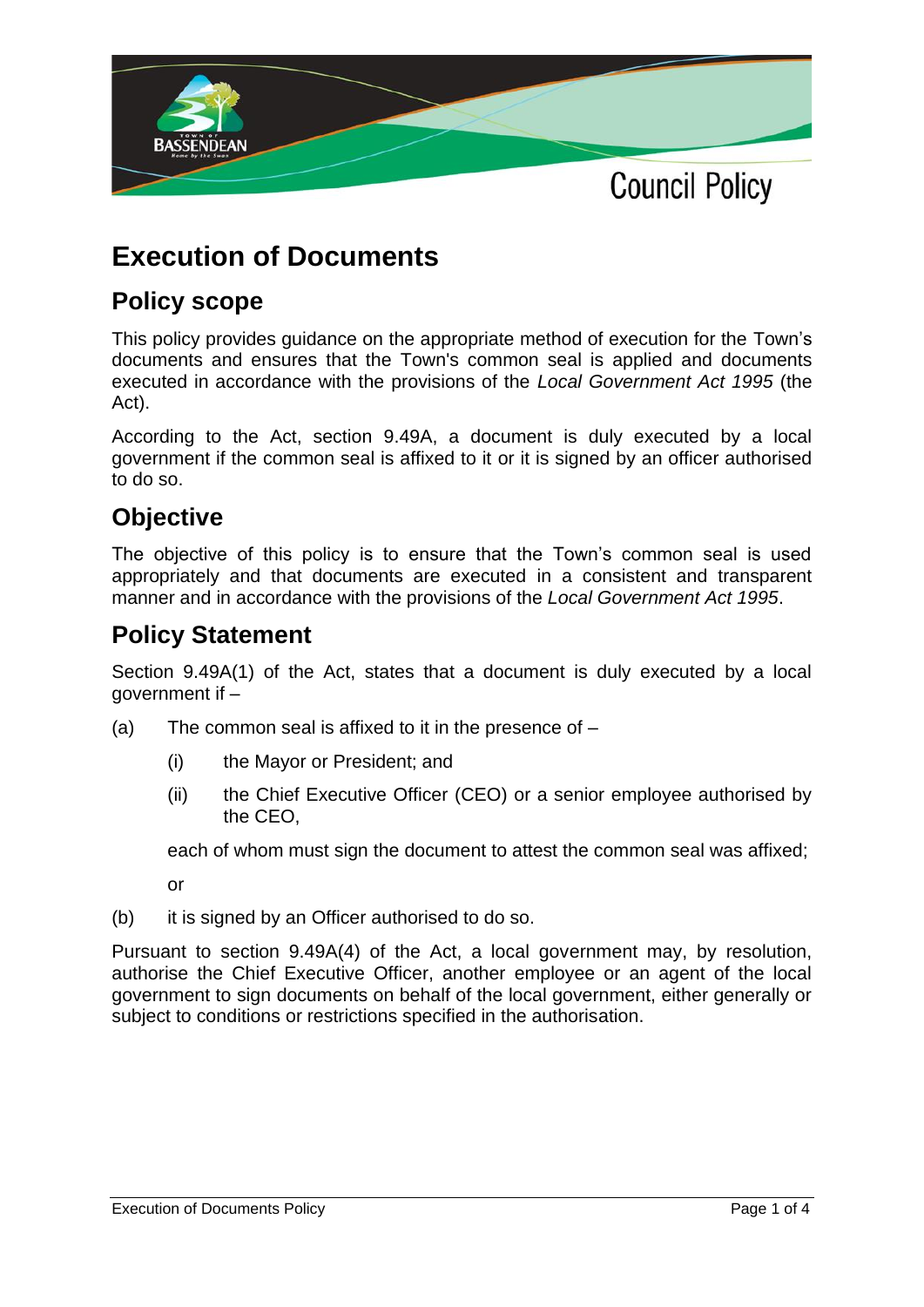

The following take precedence over this Policy, in the order listed below –

- 1. Legislation;
- 2. The formal requirements of a Commonwealth or State department, authority or agency (as described in a policy or procedure); or
- 3. A Council decision;

This policy applies to all Town of Bassendean officers who have been authorised through the provisions of this policy to execute documents on behalf of Council and the Town.

Should ambiguity arise over what category might apply to a document i.e. two categories may have relevance to a document, then the higher category is to take precedence unless the decision has been made under delegated authority in which case it is a Category 2 document and can be executed by the officer exercising the delegated authority.

#### **Category 1(A) Documents**

Category 1A documents require a specific resolution of Council to sell, lease or enter into an agreement as well as an authority to affix the common seal.

These documents are executed by having the common seal affixed under the authorisation of Council in the presence of and being attested to by the Mayor and CEO or pursuant to section 9.49A(3)(b) of the Act, the Mayor and a senior employee authorised by the CEO to do so.

The following is a list of Category  $1(A)$  documents –

- 1. Deeds, or contracts in respect to sale, purchase or other commercial dealing relating to the Town's assets including equitable interests;
- 2. Local Planning Schemes and Amendments.
- 3. Landgate Transfer of Land forms;
- 4. Lease documents. This category includes, but is not limited to:
	- Extension of Lease under original lease and new term not previously provided;
	- Variation of Lease;
	- Assignment of Lease; and
	- Surrender of Lease,

except for any of the above that are granted under delegated authority.

- 5. Local Laws; and
- 6. Licence documents, except those licence documents listed in Category 2.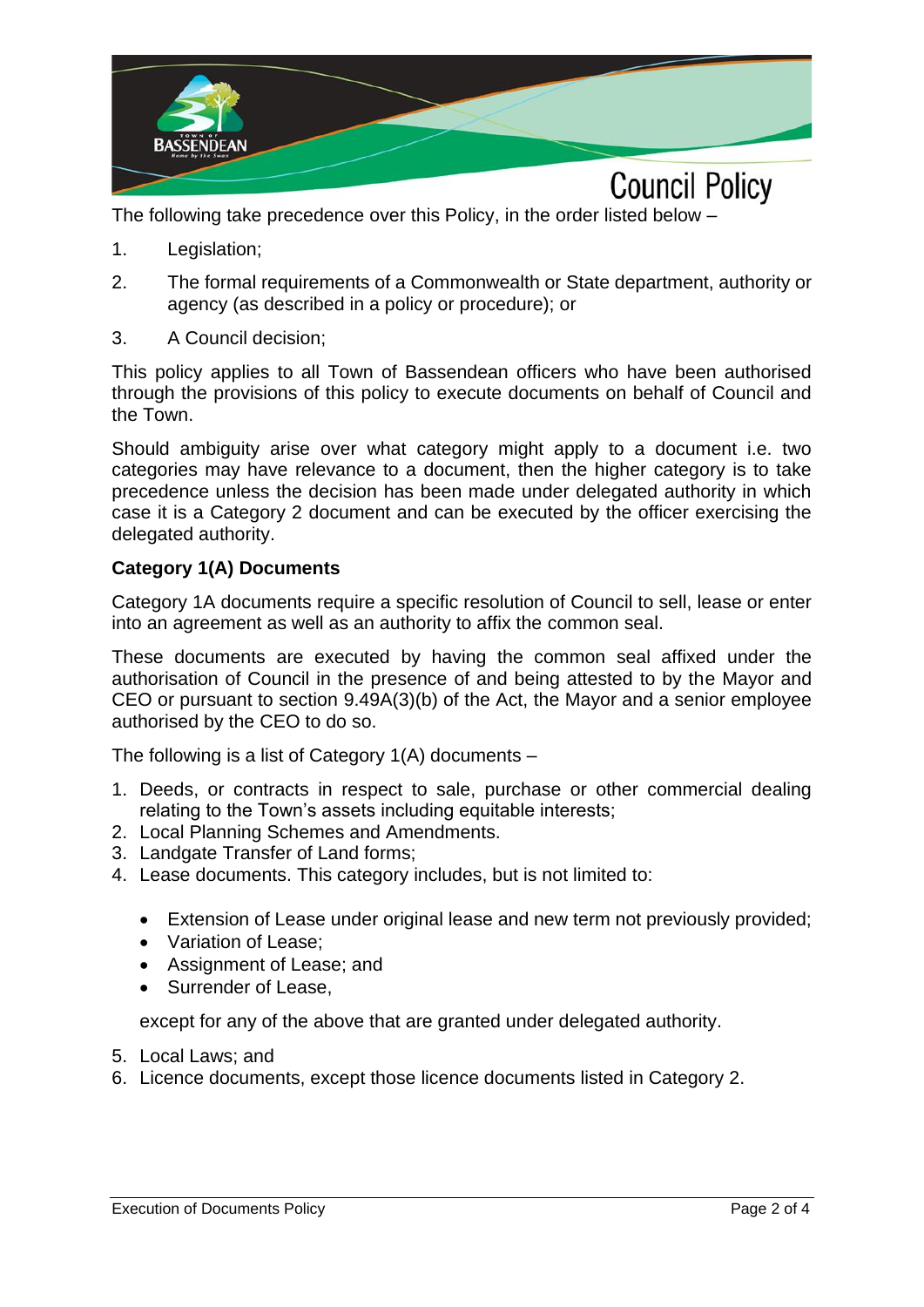

#### **Category 1(B) Documents requiring the common seal but not a specific Council resolution**

Category 1(B) documents are those of a general form or category and which may be subject to time constraints for execution. These documents are to be sealed as part of a "class of documents" authorised by Council to be executed under the common seal without a specific Council resolution to affix the seal.

Please note that the document may not require a Council resolution (being a Category 1(B) document) however the decision to undertake a particular course of action may still require Council approval –

- 1. Agreements relating to grant funding, when the funder requires that the agreement be signed under seal.
- 2. Debenture documents for loans which Council has resolved to raise.
- 3. Extension of Lease under original lease clause or provision.
- 4. Sub Lease of a portion of the premises by the Lessee.
- 5. Minor Variation of Lease provided it does not alter the substantive terms of the Lease approved by Council.
- 6. General Legal and Service Agreements not already listed in this policy.

These documents will be executed by the common seal being affixed under the authorisation of Council (this policy) with the affixing of the seal in the presence of and being attested to by the Mayor and CEO.

### **Category 2 Documents (does not require the Common Seal)**

Category 2 documents do not require the seal to be affixed.

Under section 9.49(A)(4) Council hereby authorises the Chief Executive Officer to sign documents on behalf of the Town of Bassendean.

| <b>Description</b>                                                                                                                                                                            | <b>Authority to Execute</b>    | include,<br><b>Documents</b><br>but<br>not<br>limited to $-$                                                                                                                                                          |
|-----------------------------------------------------------------------------------------------------------------------------------------------------------------------------------------------|--------------------------------|-----------------------------------------------------------------------------------------------------------------------------------------------------------------------------------------------------------------------|
| Authority to Execute Documents<br>required in the management of<br>land as a landowner. This does not<br>include mortgage and Transfer of<br>Land document which are listed in<br>Category 1. | <b>Chief Executive Officer</b> | Subdivision applications<br>٠<br>Development applications<br>٠<br><b>Building applications</b><br>٠                                                                                                                   |
| General deeds, legal and service<br>agreements.                                                                                                                                               | <b>Chief Executive Officer</b> | Settlement and/or releases<br>$\bullet$<br>Confidentiality<br>and<br>non-<br>٠<br>disclosure; sponsorship<br>Grant funding<br>٠<br>Deferral of<br>developer<br>٠<br>contributions<br>Memorandum of understanding<br>٠ |
| Documents required to enact a<br>decision of Council.                                                                                                                                         | <b>Chief Executive Officer</b> | Contractual<br>documents<br>$\bullet$<br>resulting from a tender process<br>Transfer of lands forms<br>٠                                                                                                              |